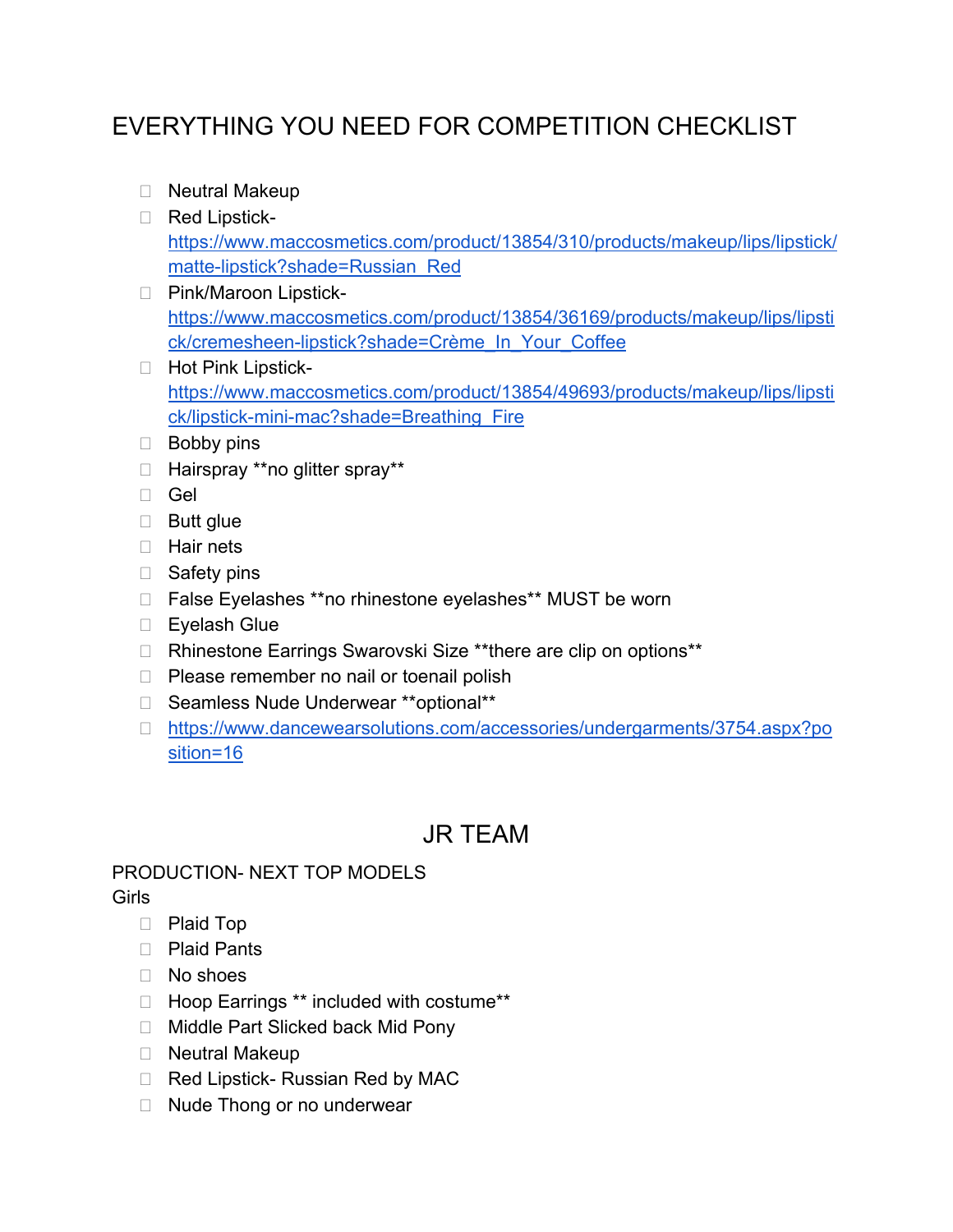Boys

- □ Black Top
- □ Black Pants

## HIP HOP- LEVEL UP

**Girls** 

- □ Black Top
- □ Blue and Black Pants
- □ Sneakers
- □ Hoop Earrings \*\* included with costume\*\*
- □ Middle Part Slicked back Mid Pony
- □ Neutral Makeup
- □ Red Lipstick- Russian Red by MAC
- □ Nude Thong or no underwear

## Boys

- □ Black Top
- Pants
- Sneakers

## LYRICAL- RESCUE

## Girls

- □ Maroon Dress
- □ Middle Part Mid-Pony
- □ Half Sole Shoes
- □ Neutral Makeup
- □ Pink Lipstick- Creme In Your Coffee by MAC
- □ Rhinestone Earrings Swarovski Medium Size \*\*there are clip on options\*\*

Boys

- Top
- n Pants
- □ Half Soles

## JAZZ- AMERICANO

## Girls

- □ Black pants
- Red Leotard
- □ Black Necktie
- □ Black Socks
- □ Middle Part Slicked back Mid Pony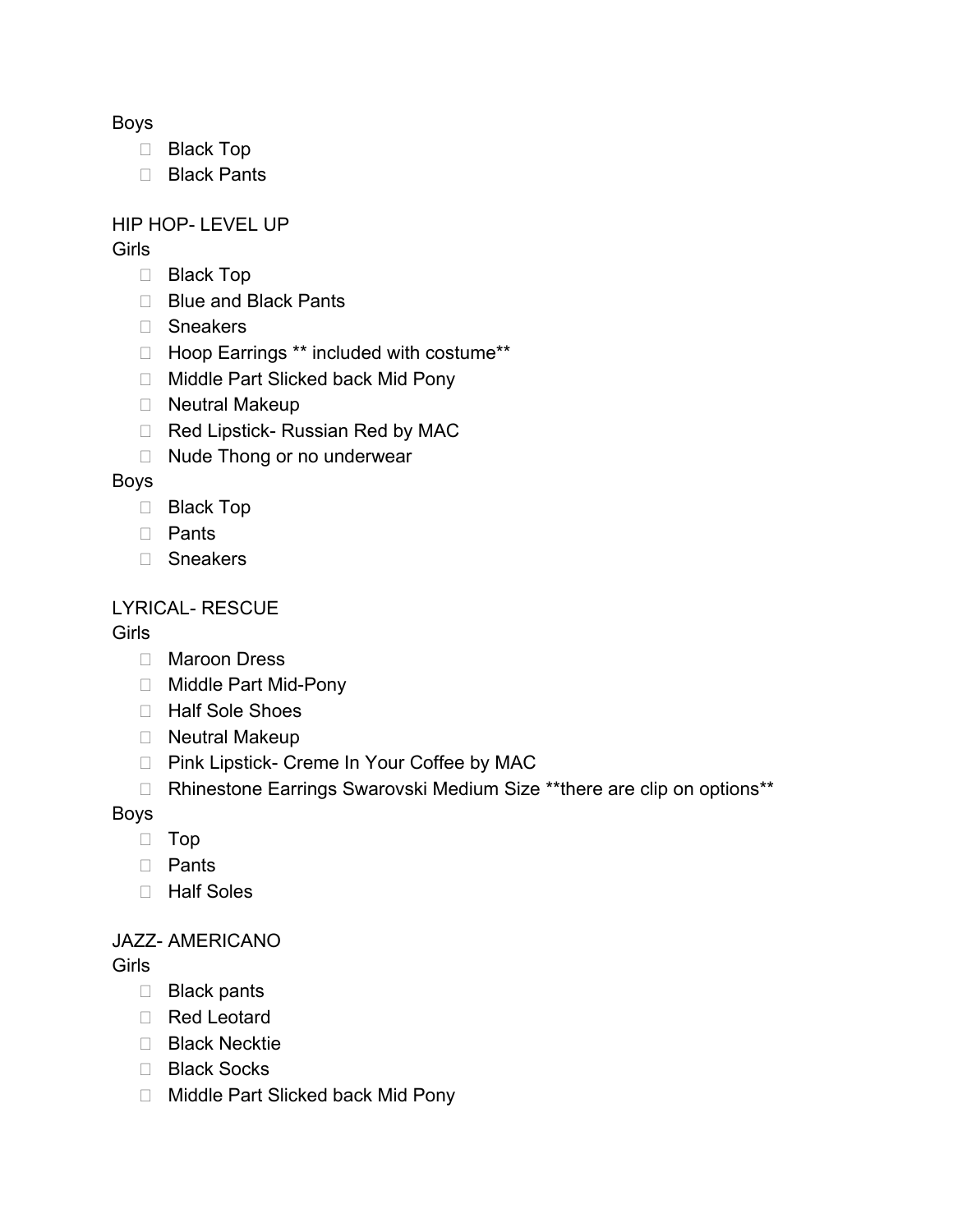- □ Neutral Makeup
- Red Lipstick- Russian Red by MAC
- □ Nude Thong or no underwear

#### Boys

- □ Black and Red Top
- □ Black Contemporary Pants

## TAP-HIP TO BE SQUARE

- □ Black and Yellow Dress
- □ White Knee High Socks
- □ Black Glasses
- □ Yellow Scrunchy
- □ Black Tap Shoes
- □ Rhinestone Earrings
- □ Middle Part Slicked back Mid Pony
- □ Neutral Makeup
- □ Red Lipstick- Russian Red by MAC
- □ Nude Thong or no underwear

#### MUSICAL THEATRE- WE GOT THE BEAT Girls

- D Purple Dress
- D Purple Choker
- □ Purple Hair Piece
- □ Tan Jazz Shoes
- □ Rhinestone Earrings Swarovski Medium Size \*\*there are clip on options\*\*
- □ Middle Part Slicked back Mid Pony
- □ Neutral Makeup
- □ Pink Lipstick- Creme In Your Coffee by MAC
- □ Nude Thong or no underwear

#### Boys

- White Pants
- White Top
- □ Tan Jazz Shoes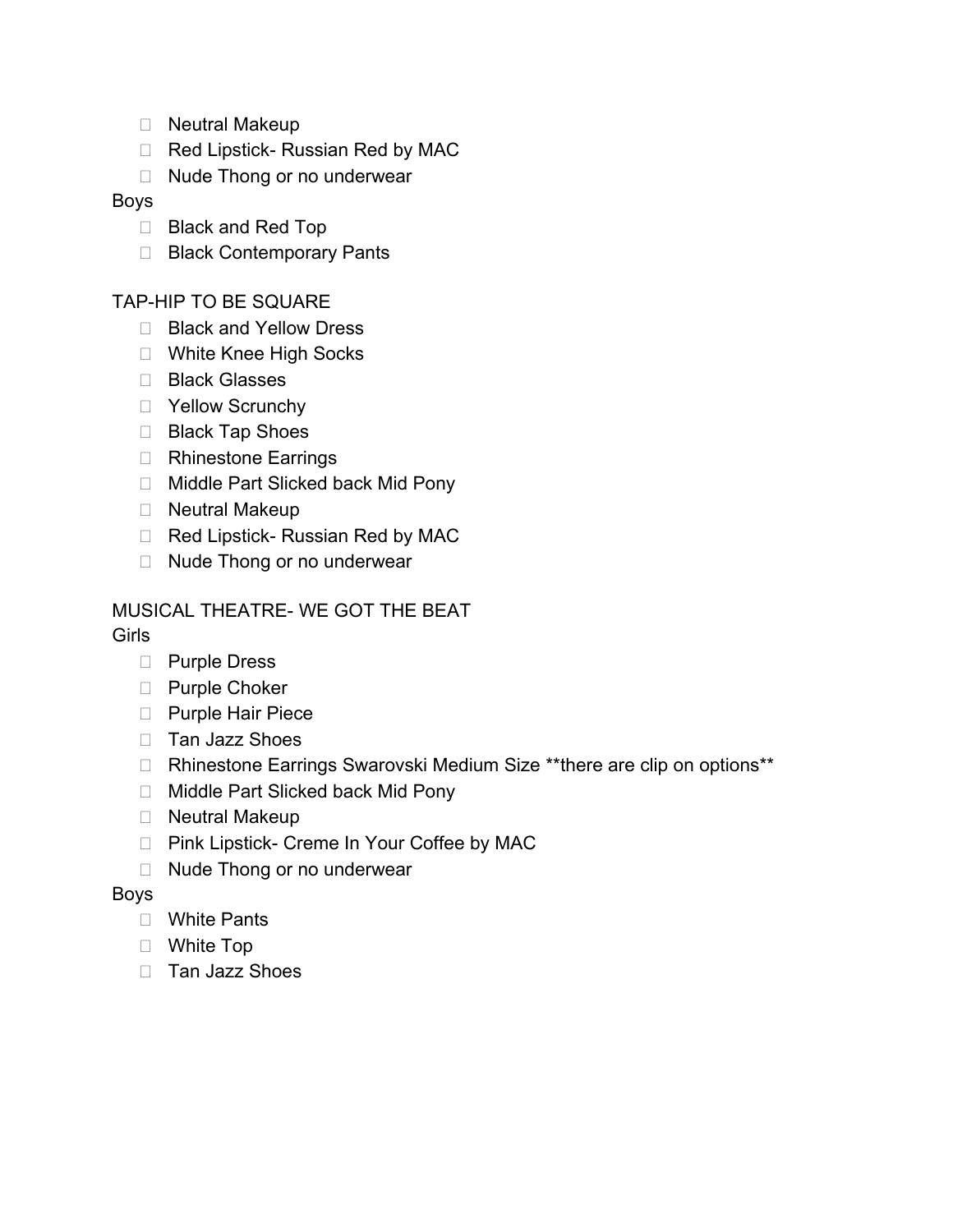# TEEN TEAM

## PRODUCTION- NEXT TOP MODELS

- □ Black Top
- □ Black Pants
- $\Box$  No shoes
- □ Hoop Earrings \*\* included with costume\*\*
- □ Middle Part Slicked back Mid Pony
- □ Neutral Makeup
- □ Red Lipstick- Russian Red by MAC
- □ Nude Thong or no underwear

## LYRICAL- IT DOESN'T HURT

- Pink Top
- □ Pink Shorts
- $\Box$  Tan or Nude dance Bra
- No shoes
- □ Hoop Earrings \*\* production hoops\*\*
- □ Middle Part Slicked back Mid Pony
- □ Neutral Makeup
- □ Pink Lipstick- Creme In Your Coffee by MAC
- □ Nude Thong or no underwear

## CONTEMPORARY- SUBMARINES

- □ Blue Leotard
- Black Pants
- □ Black Socks
- □ No earrings
- □ Middle Part Slicked back Mid Pony
- □ Neutral Makeup
- □ False Eyelashes \*\*no rhinestone eyelashes\*\*
- □ Pink Lipstick- Creme In Your Coffee by MAC
- □ Nude Thong or no underwear

## TAP- ANOTHER ONE BITES THE DUST

- □ Maroon Top
- □ Black Lightning Bolt Pants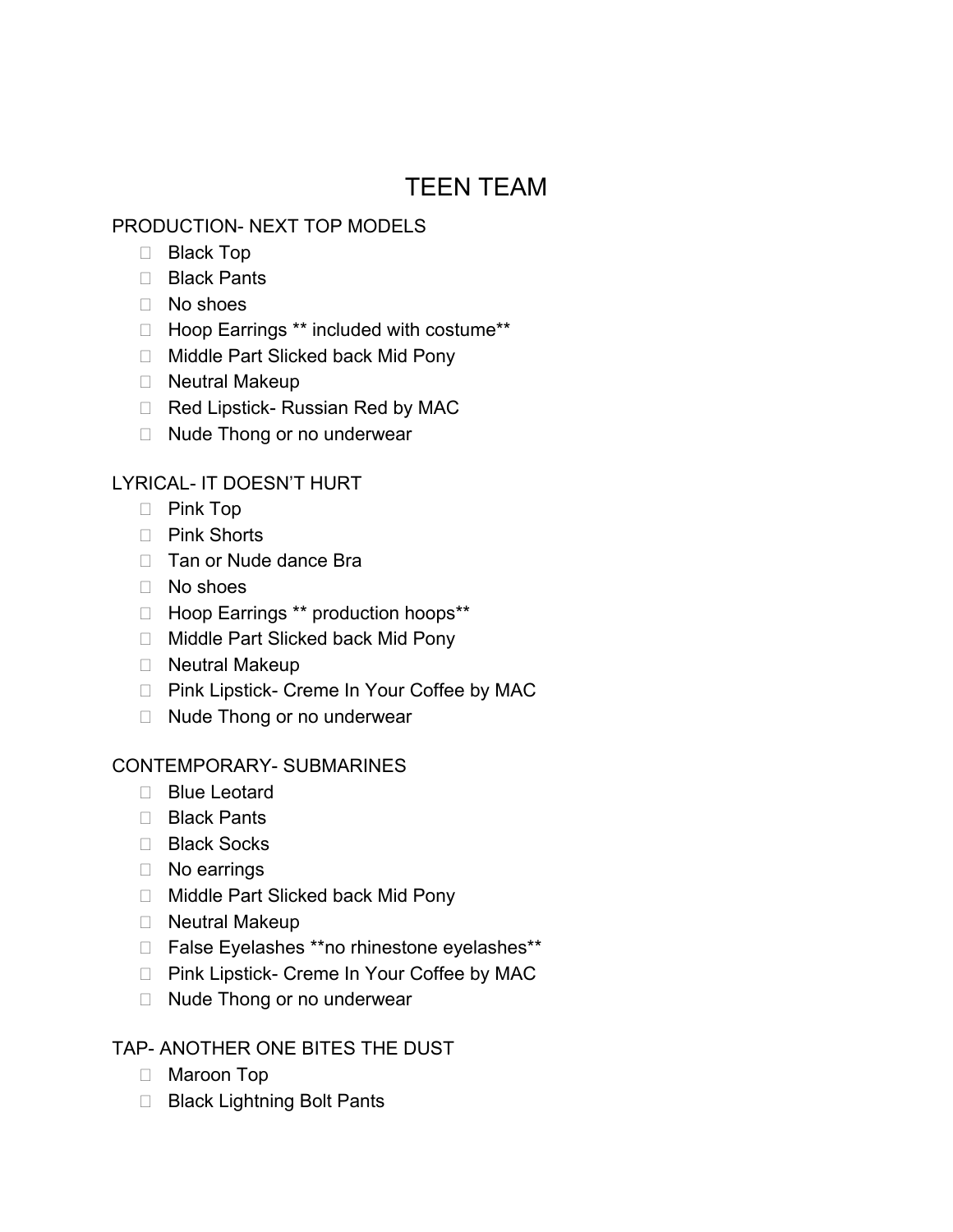- □ Tan or Nude dance Bra
- □ Black Tap Shoes
- □ Rhinestone Earrings Swarovski Medium Size \*\*there are clip on options\*\*
- □ Middle Part Slicked back Mid Pony
- □ Neutral Makeup
- □ Pink Lipstick- Creme In Your Coffee by MAC
- □ Nude Thong or no underwear

## JAZZ SMALL GROUP- HOUSE OF KETA

- □ White and black leotard
- No shoes
- □ Hoop Earrings \*\* production hoops\*\*
- □ Middle Part Slicked back Mid Pony
- □ Neutral Makeup
- □ False Eyelashes \*\*no rhinestone eyelashes\*\*
- □ Red Lipstick- Russian Red by MAC
- □ Nude Thong or no underwear

#### CONTEMPORARY PRODUCTION- SALEM Girls

- - □ Black Top
	- □ Black Skirt
	- □ Black Briefs
	- Capes
	- □ Nude Socks
	- □ Hoop Earrings \*\* production hoops\*\*
	- □ Middle Part Slicked back Mid Pony
	- □ Neutral Makeup
	- □ False Eyelashes \*\*no rhinestone eyelashes\*\*
	- □ Pink Lipstick- Creme In Your Coffee by MAC
	- □ Nude Thong or no underwear

#### Boys

- □ Black Top
- □ Black Pants
- □ Nude Socks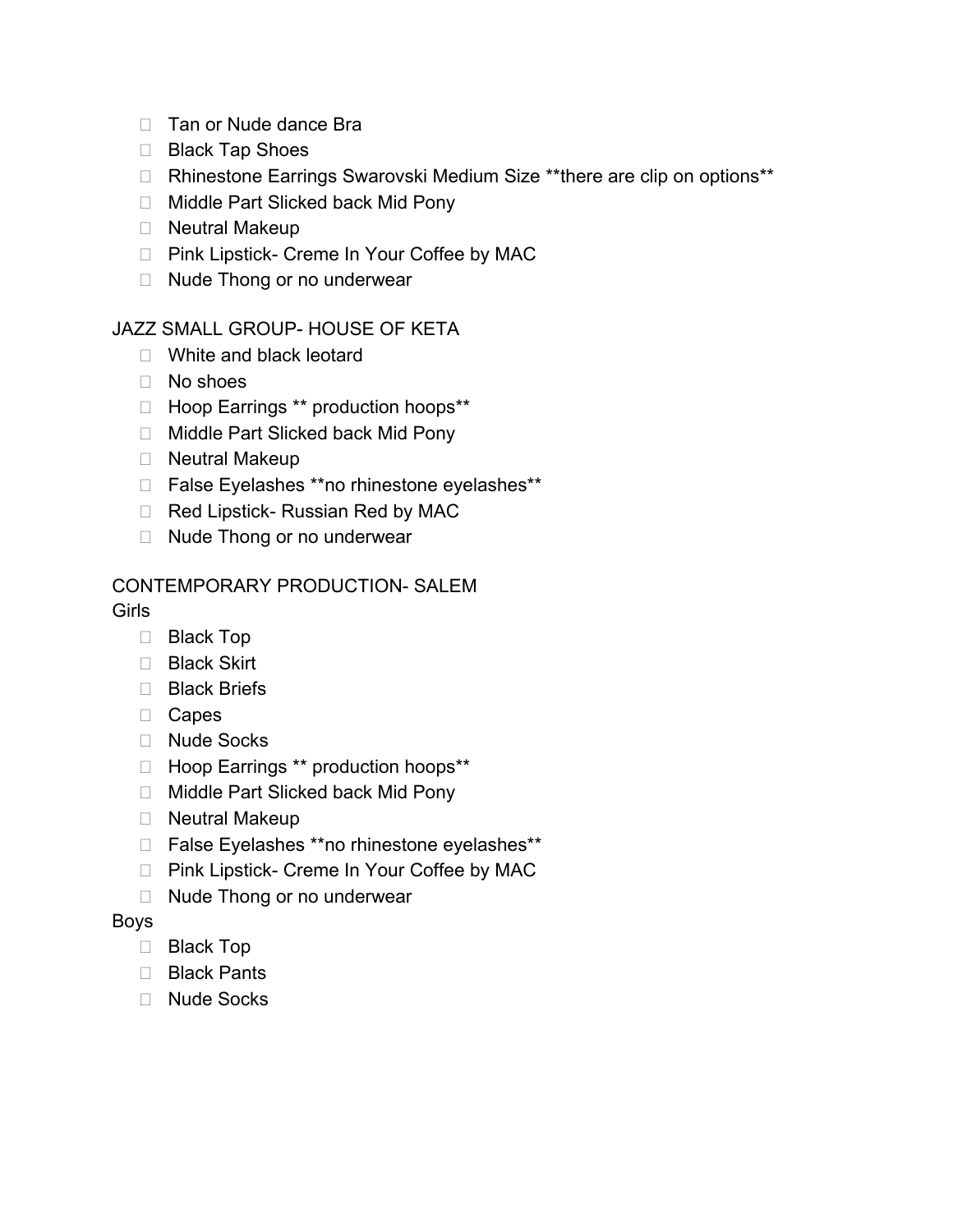## SENIOR TEAM

## PRODUCTION- NEXT TOP MODELS

Girls

- □ Black Top
- □ Black Sports Bra \*\*Hip Hop Costume\*\*
- D Plaid Pants
- No shoes
- Hoop Earrings \*\* included with costume\*\*
- □ Middle Part Slicked back Mid Pony
- □ Neutral Makeup
- □ Red Lipstick- Russian Red by MAC
- □ Nude Thong or no underwear

## Boys

- □ Black Top
- Black pants
- $\Box$  No shoes

## JAZZ- RINSE AND REPEAT

- White Biketard
- □ Tan Socks
- □ Hoop Earrings \*\* production hoops\*\*
- □ Middle Part Slicked back Mid Pony
- □ Neutral Makeup
- $\Box$  Red Lipstick- Russian Red by MAC
- □ Nude Thong or no underwear

## CONTEMPORARY A- NEVER LOOK BACK

Girls

- □ White and Black Bodysuit
- □ Nude bra
- □ Black Socks
- □ Hoop Earrings \*\* production hoops\*\*
- □ Middle Part Slicked back Mid Pony
- □ Neutral Makeup
- □ Pink Lipstick- Creme In Your Coffee by MAC
- □ Nude Thong or no underwear

## Boys

White Top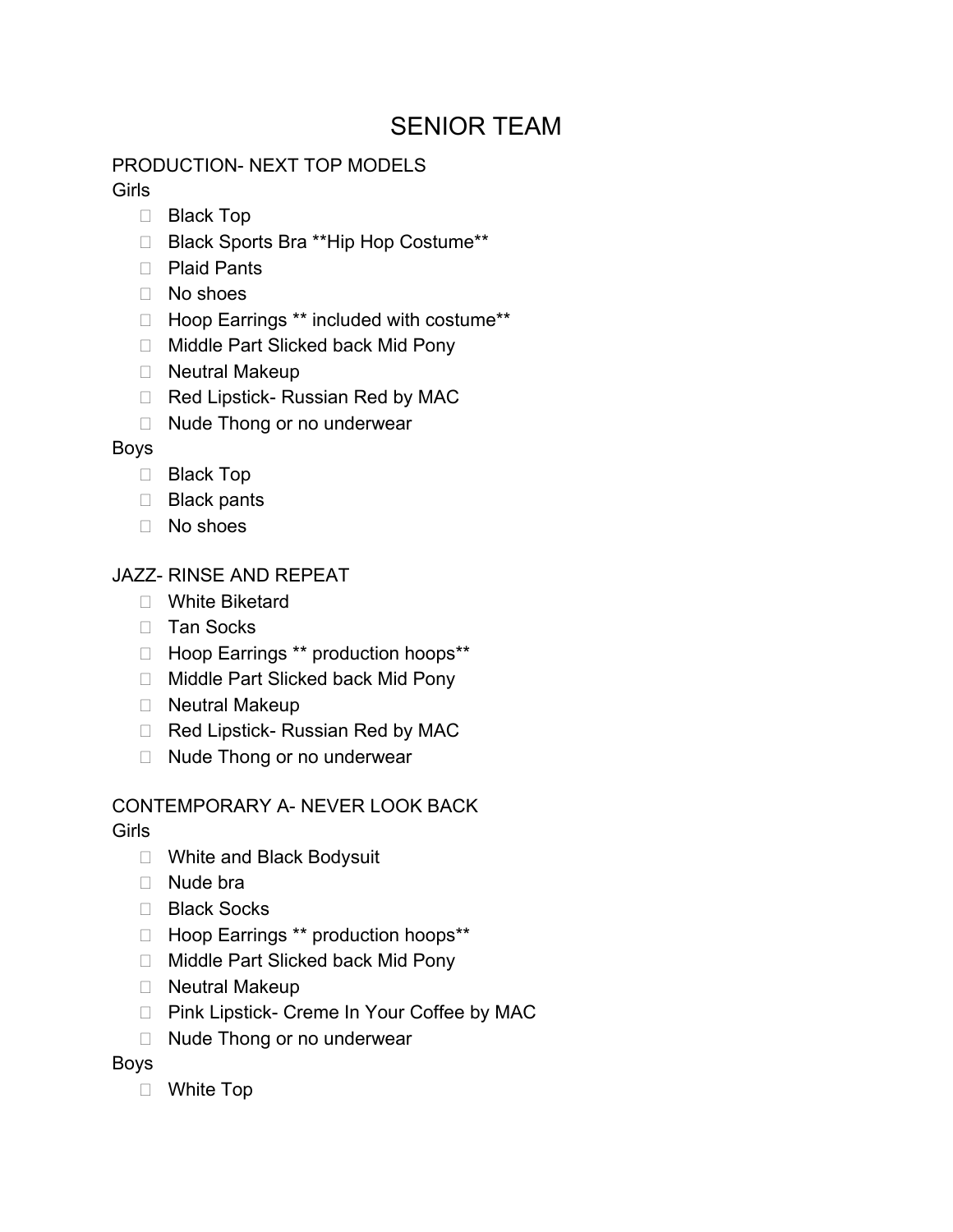- Black Pants
- Black Socks

## CONTEMPORARY B- MY MIND

- □ Nude Bra
- □ Cream Shirt
- $\Box$  Bell bottoms
- Bandana
- □ Nude Socks
- □ Hoop Earrings \*\* production hoops\*\*
- □ Middle Part Slicked back Mid Pony
- □ Neutral Makeup
- □ Pink Lipstick- Creme In Your Coffee by MAC
- □ Nude Thong or no underwear

## LYRICAL- NEED YOU MORE

- D Purple Top
- □ Purple Bottoms
- □ Purple Briefs
- **D** buttglue
- No socks
- □ Hoop Earrings \*\* production hoops\*\*
- □ Middle Part Slicked back Mid Pony
- □ Neutral Makeup
- □ Pink Lipstick- Creme In Your Coffee by MAC
- □ Nude Thong or no underwear

## TAP- DEAD ALREADY

- Black Bra Top
- □ Black Jeans
- □ Maroon Top
- □ Black Tap Shoes
- □ Rhinestone Earrings Swarovski Medium Size \*\*there are clip on options\*\*
- □ Middle Part Slicked back Mid Pony
- □ Neutral Makeup
- □ Pink Lipstick- Creme In Your Coffee by MAC
- □ Nude Thong or no underwear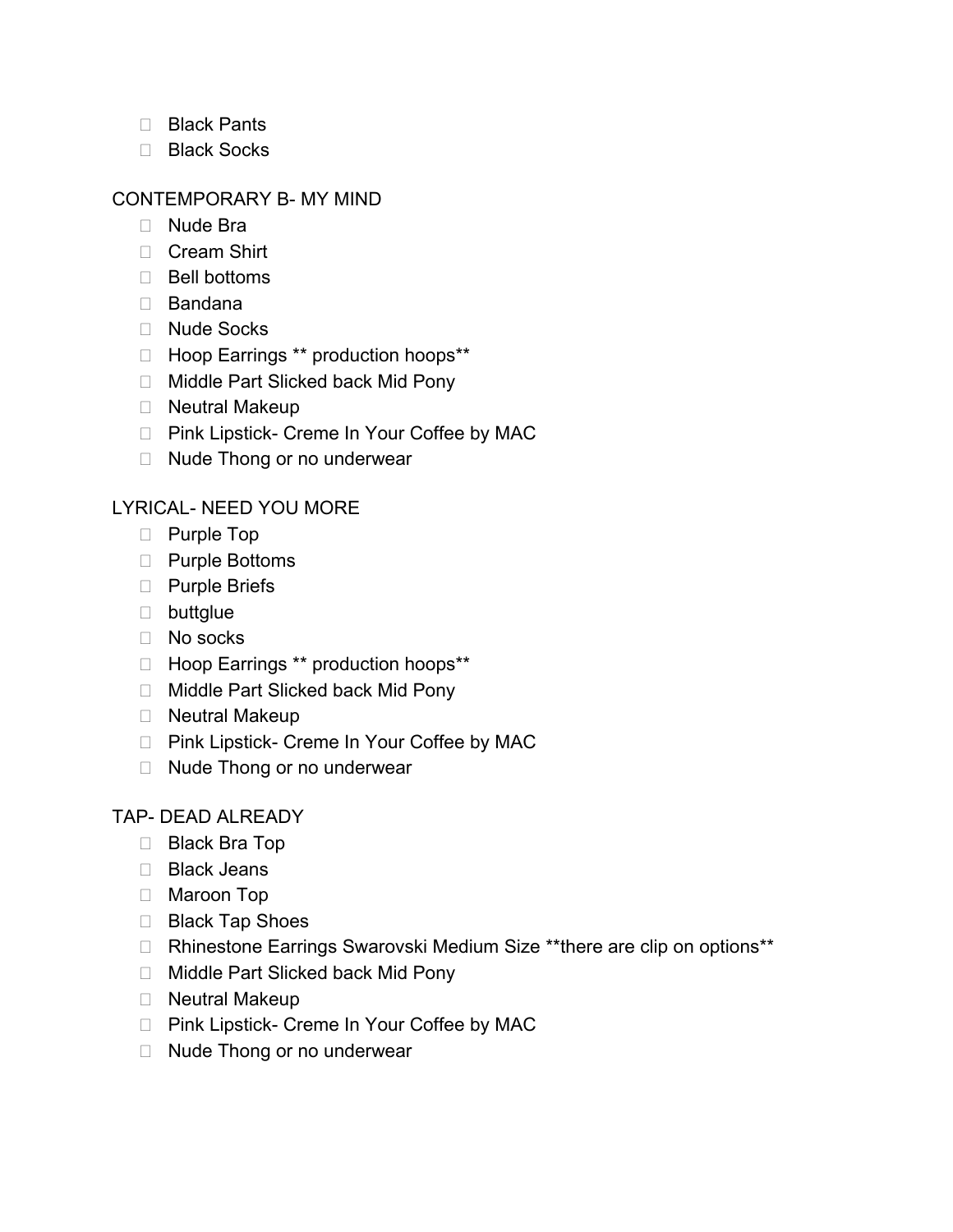## HIP HOP- BARBIE TINGZ

- □ Black and Pink Top
- □ Pink Joggers
- □ White Airforce 1s
- □ Middle part Mid-pony
- Neutral Makeup
- □ Pink Lipstick- Breathing Fire by MAC
- □ Hoop Earrings \*\*production earrings\*\*
- □ Nude seamless or No underwear

## Boys

- □ Black Top
- □ Pink Joggers
- □ White Airforce 1s

## MUSICAL THEATRE- EX- WIVES

## **Queens**

- □ Black Top
- □ Black Briefs
- □ Black Jazz Shoes
- $\Box$  Fishnets
- Earrings
- □ Middle Part Slicked back Mid Pony
- □ Neutral Makeup
- □ Red Lipstick- Russian Red by MAC
- □ Nude Thong or no underwear

## Ensemble

- Black Leotard
- □ Black Jazz Shoes
- Fishnets
- Earrings
- □ Middle Part Slicked back Mid Pony
- Neutral Makeup
- □ Red Lipstick- Russian Red by MAC
- □ Nude Thong or no underwear

Boys

## ACRO- HUNGER GAMES

- Unitard
- No shoes